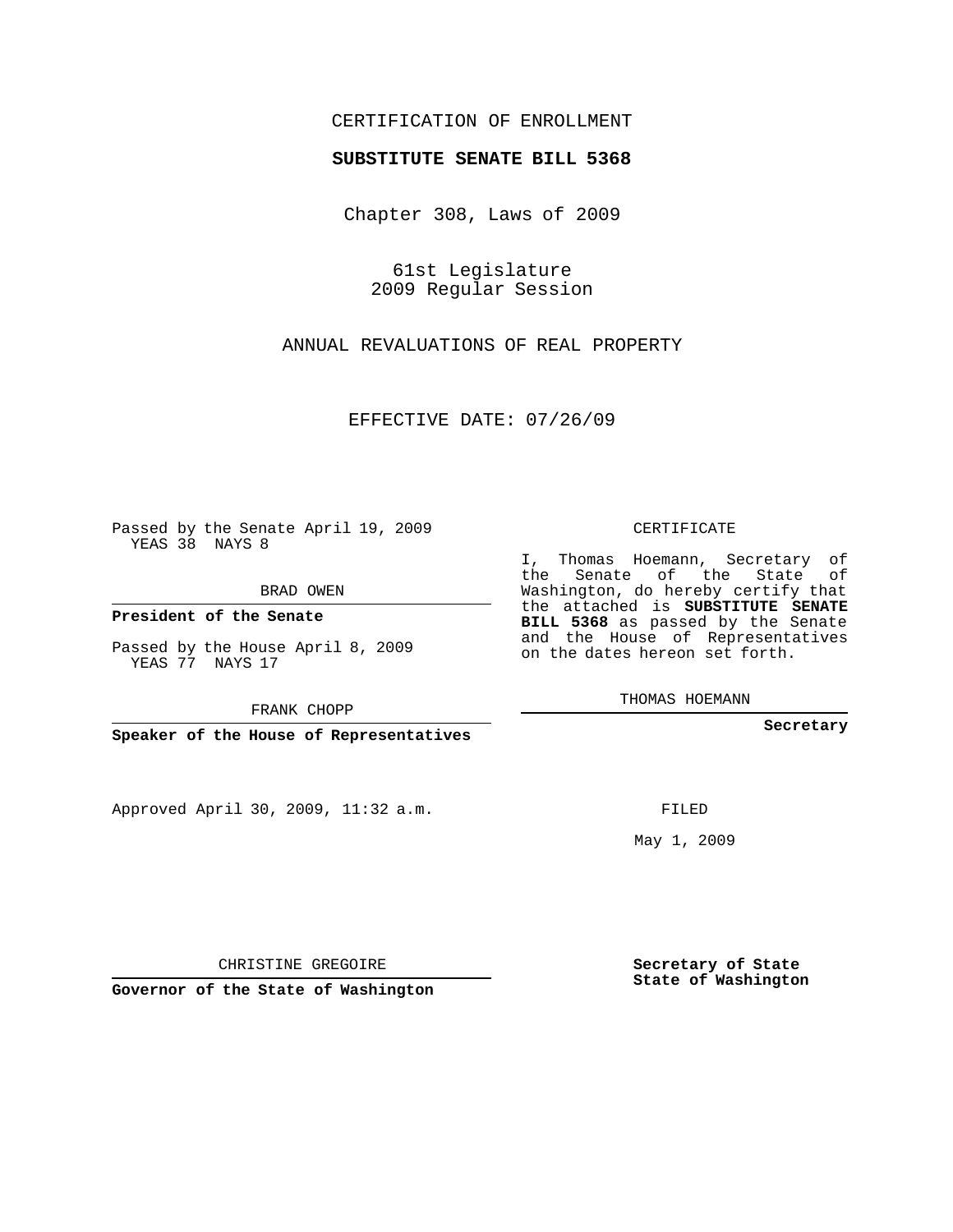## **SUBSTITUTE SENATE BILL 5368** \_\_\_\_\_\_\_\_\_\_\_\_\_\_\_\_\_\_\_\_\_\_\_\_\_\_\_\_\_\_\_\_\_\_\_\_\_\_\_\_\_\_\_\_\_

\_\_\_\_\_\_\_\_\_\_\_\_\_\_\_\_\_\_\_\_\_\_\_\_\_\_\_\_\_\_\_\_\_\_\_\_\_\_\_\_\_\_\_\_\_

AS AMENDED BY THE HOUSE

Passed Legislature - 2009 Regular Session

**State of Washington 61st Legislature 2009 Regular Session**

**By** Senate Ways & Means (originally sponsored by Senators Prentice, Parlette, Fraser, Regala, Shin, and Keiser)

READ FIRST TIME 03/02/09.

 AN ACT Relating to making provisions for all counties to value property annually for property tax purposes; amending RCW 84.41.030, 84.41.041, and 82.45.180; adding new sections to chapter 84.41 RCW; and providing expiration dates.

5 BE IT ENACTED BY THE LEGISLATURE OF THE STATE OF WASHINGTON:

 6 **Sec. 1.** RCW 84.41.030 and 1996 c 254 s 7 are each amended to read 7 as follows:

8 (1) Each county assessor shall maintain an active and systematic program of revaluation on a continuous basis, and shall establish a revaluation schedule which will result in revaluation of all taxable real property within the county at least once each four years and physical inspection of all taxable real property within the county at least once each six years. Each county assessor may disregard any program of revaluation, if requested by a property owner, and change, as appropriate, the valuation of real property upon the receipt of a 16 notice of decision received under RCW 36.70B.130( $(-90.60.160,)$ ) or chapter 35.22, 35.63, 35A.63, or 36.70 RCW pertaining to the value of the real property.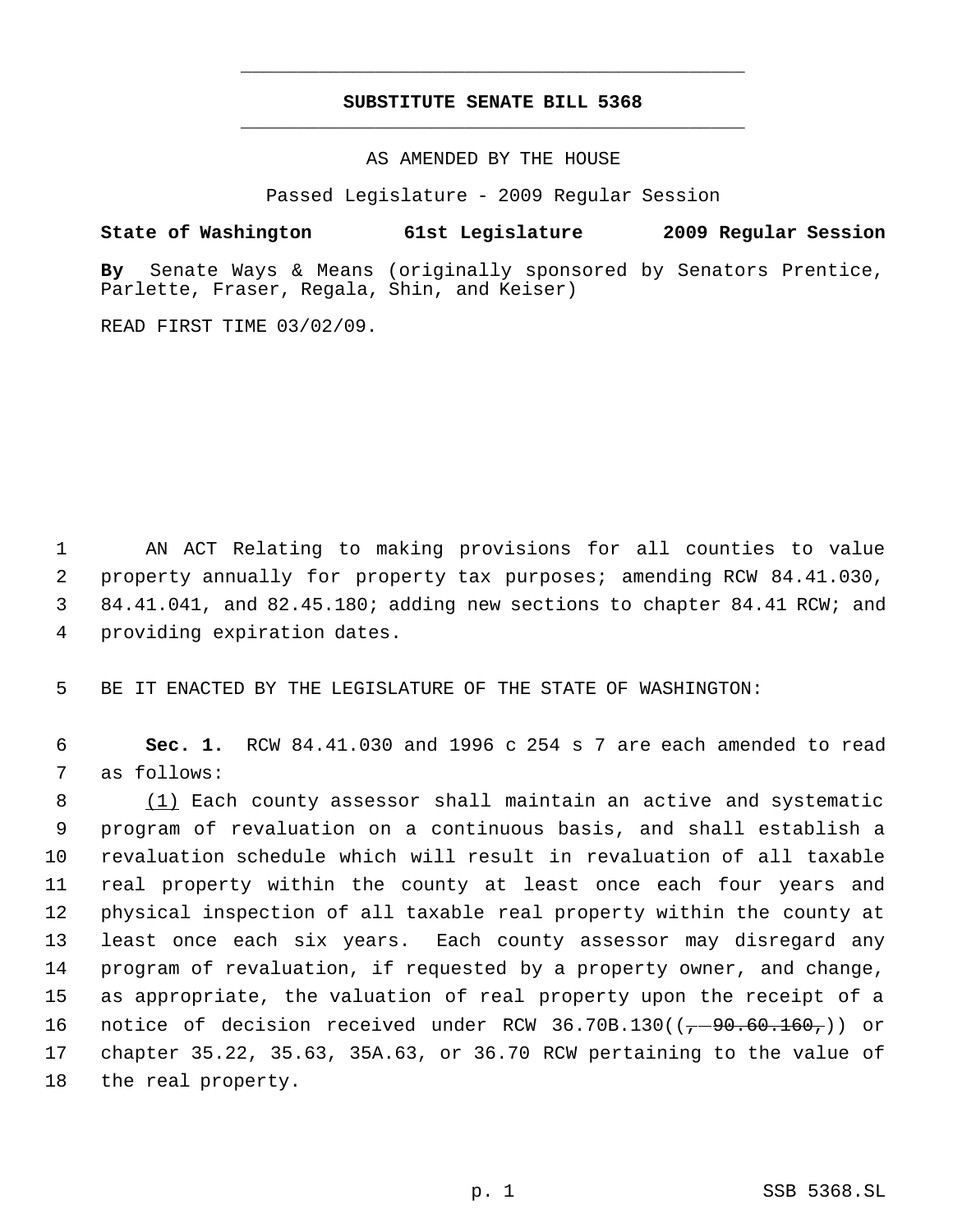(2) Not later than January 1, 2014, all taxable real property within a county must be revalued annually and all taxable real property within a county must be physically inspected at least once each six 4 years. This mandate is conditional upon the department of revenue 5 providing the necessary guidance and financial assistance to those counties that are not on an annual revaluation cycle so that they may convert to an annual revaluation cycle including, but not limited to, appropriate data collection methods and coding, neighborhood and market delineation, statistical analysis, valuation guidelines, and training. 10 The department will provide advisory appraisals of industrial properties valued at twenty-five million dollars or more in real and 12 personal property value when requested by the county assessor.

 (3) In recognition of the need for immediate action, the department of revenue is directed to conduct a pilot project on at least one 15 county that is prepared to move from cyclical to annual revaluation by 16 December 31, 2009. The pilot project will develop the expertise 17 necessary to provide counties with neighborhood and market delineation, 18 statistical analysis, valuation guidelines, and training. The department of revenue must use the expertise gained in this pilot 20 project to facilitate the conversion of cyclical counties to annual revaluation and ongoing refinement of assessment processes statewide. 22 The department may contract with a local government association 23 representing county assessors and other county elected officials in carrying out the requirements of this subsection.

 **Sec. 2.** RCW 84.41.041 and 2001 c 187 s 21 are each amended to read as follows:

 Each county assessor shall cause taxable real property to be physically inspected and valued at least once every six years in accordance with RCW 84.41.030, and in accordance with a plan filed with and approved by the department of revenue. Such revaluation plan shall provide that a reasonable portion of all taxable real property within 32 a county shall be revalued and these  $newly((-))$ determined values placed 33 on the assessment rolls each year. Until January 1, 2014, the department may approve a plan that provides that all property in the county be revalued every two years. If the revaluation plan provides for physical inspection at least once each four years, during the intervals between each physical inspection of real property, the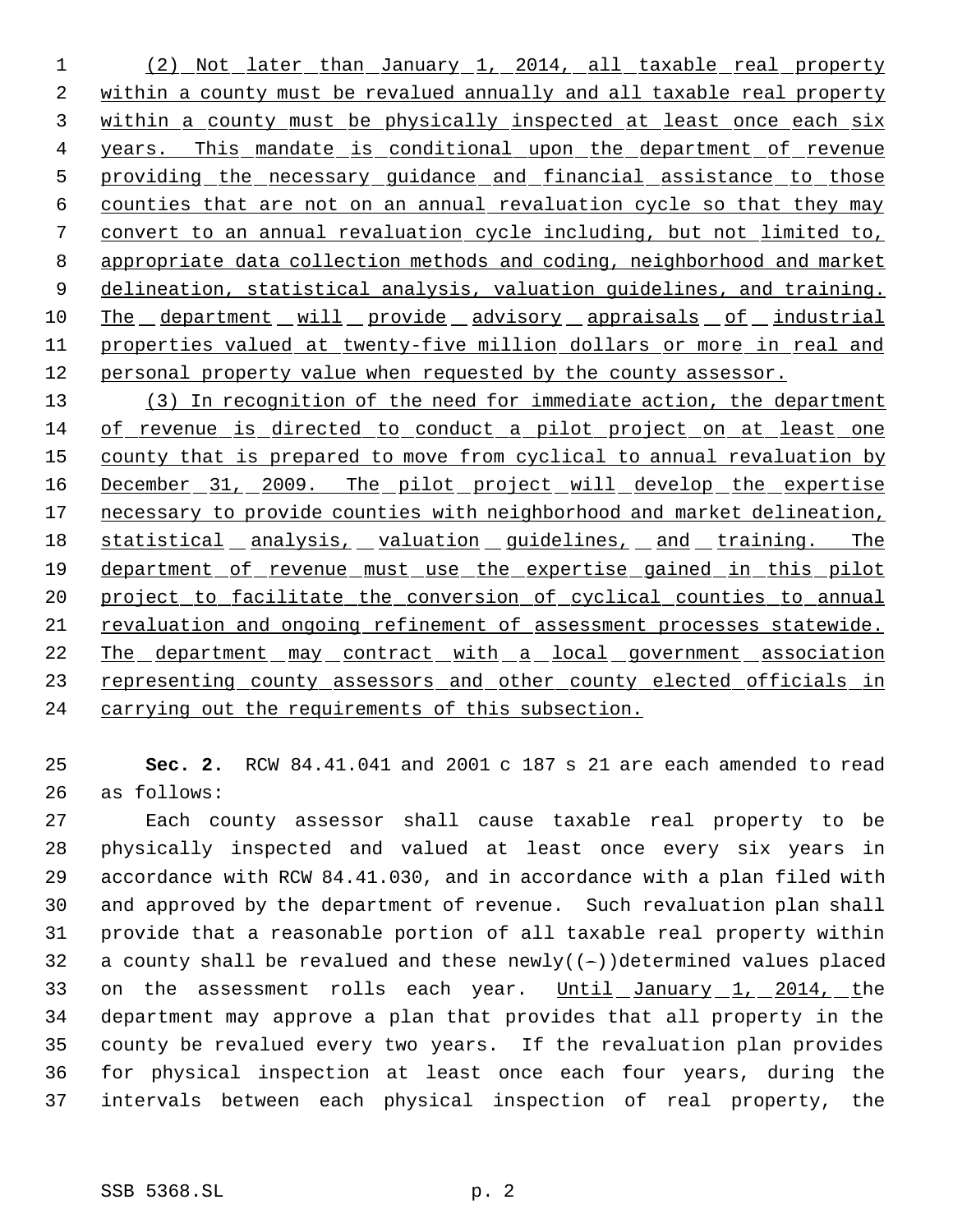valuation of such property may be adjusted to its current true and fair value, such adjustments to be based upon appropriate statistical data. If the revaluation plan provides for physical inspection less frequently than once each four years, during the intervals between each physical inspection of real property, the valuation of such property shall be adjusted to its current true and fair value, such adjustments to be made once each year and to be based upon appropriate statistical data.

 The assessor may require property owners to submit pertinent data respecting taxable property in their control including data respecting any sale or purchase of said property within the past five years, the cost and characteristics of any improvement on the property and other facts necessary for appraisal of the property.

 NEW SECTION. **Sec. 3.** A new section is added to chapter 84.41 RCW to read as follows:

 (1) The annual property revaluation grant account is created in the custody of the state treasurer. Moneys from RCW 82.45.180(4) must be deposited into the account. An appropriation is not required for expenditures and the account is not subject to allotment procedures under chapter 43.88 RCW. Moneys in the account may be used only for grants as provided in section 4 of this act.

 (2) Any funds remaining in the annual property revaluation grant account on July 1, 2014, must be deposited in the real estate and property tax administration assistance account created in RCW 82.45.180(5).

(3) This section expires July 1, 2014.

 NEW SECTION. **Sec. 4.** A new section is added to chapter 84.41 RCW to read as follows:

 (1) The department of revenue shall administer a grant program to assist counties with, in priority order: (a) Converting to an annual revaluation system for property tax valuation; (b) replacing computer software used for revaluations in counties where the software was purchased from commercial vendors and will not be supported by the vendor or others after January 1, 2010; or (c) the acquisition of software and integral hardware in counties currently administering an annual revaluation program where the assessor's property records are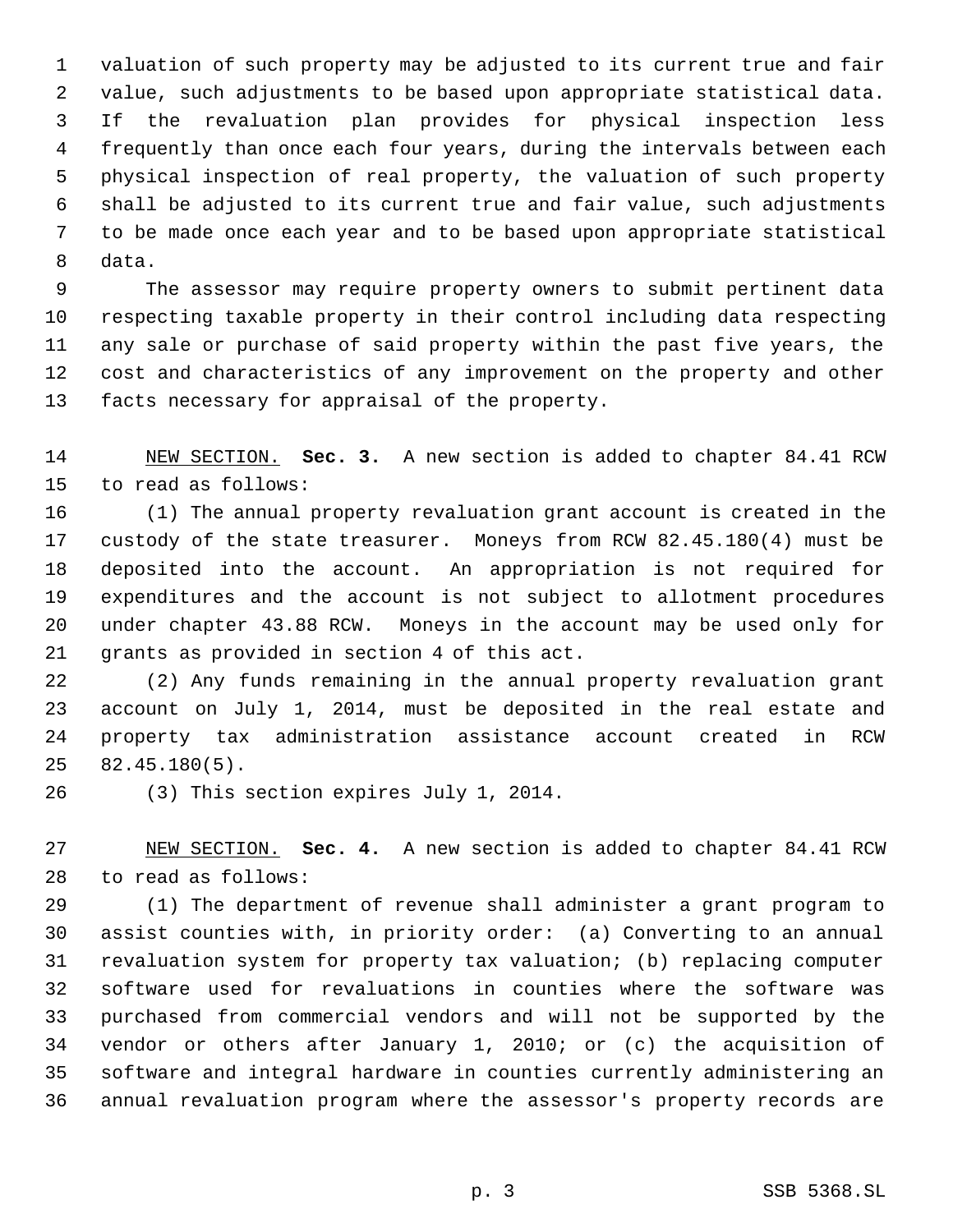not stored in an electronic format or where the current software does not have the capacity to store, manage, and process property record components used in the valuation process. A county may use grant money to purchase computer hardware or software, repair or upgrade existing computer hardware or software, or provide necessary training related to computer hardware or software. No county is eligible for grants under this section totaling more than five hundred thousand dollars.

(2) This section expires July 1, 2014.

 **Sec. 5.** RCW 82.45.180 and 2006 c 312 s 1 are each amended to read as follows:

 (1)(a) For taxes collected by the county under this chapter, the county treasurer shall collect a five-dollar fee on all transactions required by this chapter where the transaction does not require the payment of tax. A total of five dollars shall be collected in the form of a tax and fee, where the calculated tax payment is less than five dollars. Through June 30, 2006, the county treasurer shall place one percent of the taxes collected by the county under this chapter and the treasurer's fee in the county current expense fund to defray costs of collection. After June 30, 2006, the county treasurer shall place one and three-tenths percent of the taxes collected by the county under this chapter and the treasurer's fee in the county current expense fund to defray costs of collection. For taxes collected by the county under this chapter before July 1, 2006, the county treasurer shall pay over to the state treasurer and account to the department of revenue for the proceeds at the same time the county treasurer remits funds to the state under RCW 84.56.280. For taxes collected by the county under this chapter after June 30, 2006, on a monthly basis the county treasurer shall pay over to the state treasurer the month's transmittal. The month's transmittal must be received by the state treasurer by 12:00 p.m. on the last working day of each month. The county treasurer shall account to the department for the month's transmittal by the twentieth day of the month following the month in which the month's transmittal was paid over to the state treasurer. The state treasurer shall deposit the proceeds in the general fund.

 (b) For purposes of this subsection, the definitions in this subsection apply.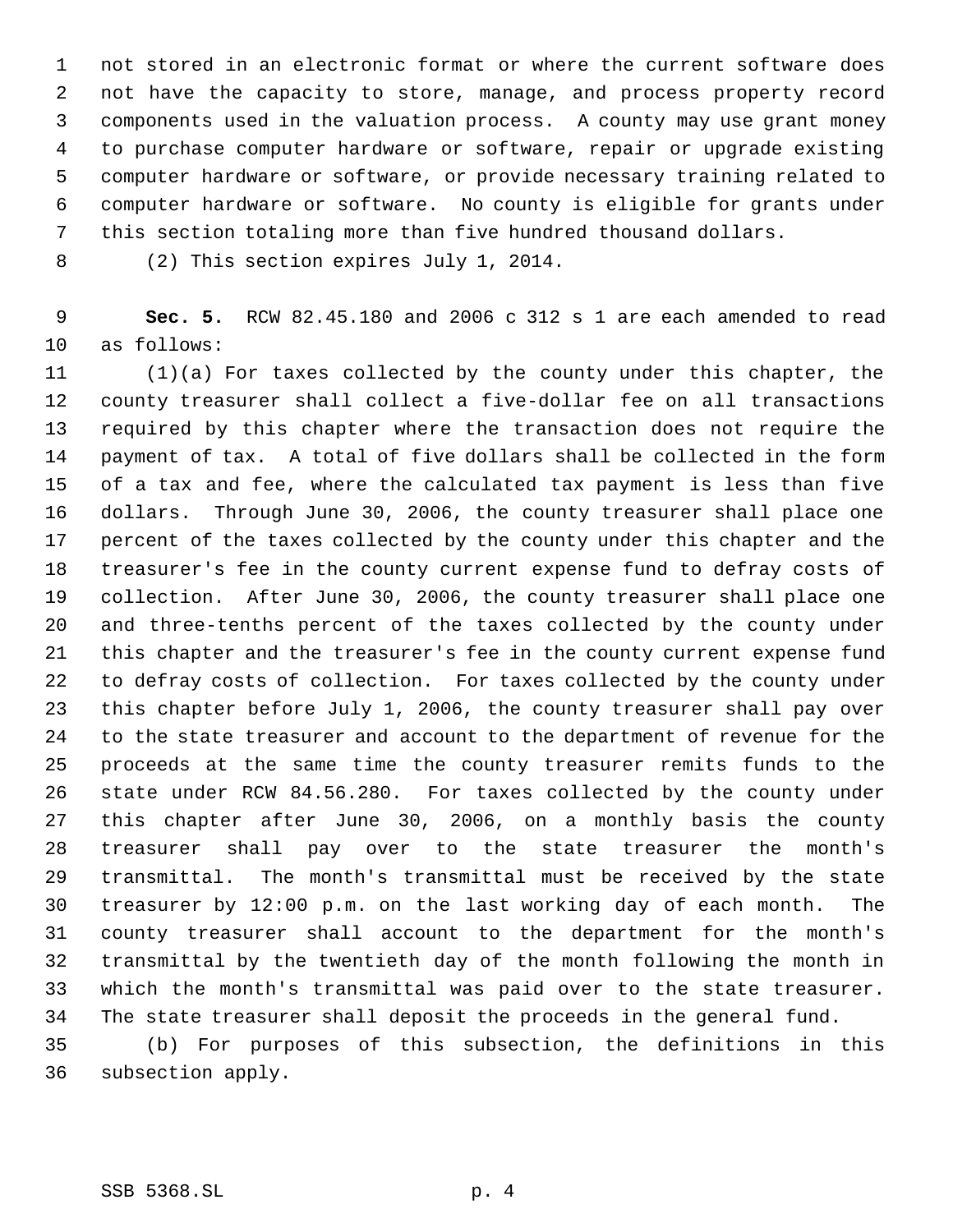(i) "Close of business" means the time when the county treasurer makes his or her daily deposit of proceeds.

 (ii) "Month's transmittal" means all proceeds deposited by the county through the close of business of the day that is two working days before the last working day of the month. This definition of "month's transmittal" shall not be construed as requiring any change in a county's practices regarding the timing of its daily deposits of proceeds.

 (iii) "Proceeds" means moneys collected and receipted by the county from the taxes imposed by this chapter, less the county's share of the proceeds used to defray the county's costs of collection allowable in (a) of this subsection.

 (iv) "Working day" means a calendar day, except Saturdays, Sundays, and all legal holidays as provided in RCW 1.16.050.

 (2) For taxes collected by the department of revenue under this chapter, the department shall remit the tax to the state treasurer who shall deposit the proceeds of any state tax in the general fund. The state treasurer shall deposit the proceeds of any local taxes imposed under chapter 82.46 RCW in the local real estate excise tax account hereby created in the state treasury. Moneys in the local real estate excise tax account may be spent only for distribution to counties, cities, and towns imposing a tax under chapter 82.46 RCW. Except as provided in RCW 43.08.190, all earnings of investments of balances in the local real estate excise tax account shall be credited to the local real estate excise tax account and distributed to the counties, cities, and towns monthly. Monthly the state treasurer shall make distribution from the local real estate excise tax account to the counties, cities, and towns the amount of tax collected on behalf of each taxing authority. The state treasurer shall make the distribution under this subsection without appropriation.

 (3)(a) The real estate excise tax electronic technology account is created in the custody of the state treasurer. An appropriation is not required for expenditures and the account is not subject to allotment procedures under chapter 43.88 RCW.

 (b) Through June 30, 2010, the county treasurer shall collect an additional five-dollar fee on all transactions required by this chapter, regardless of whether the transaction requires the payment of tax. The county treasurer shall remit this fee to the state treasurer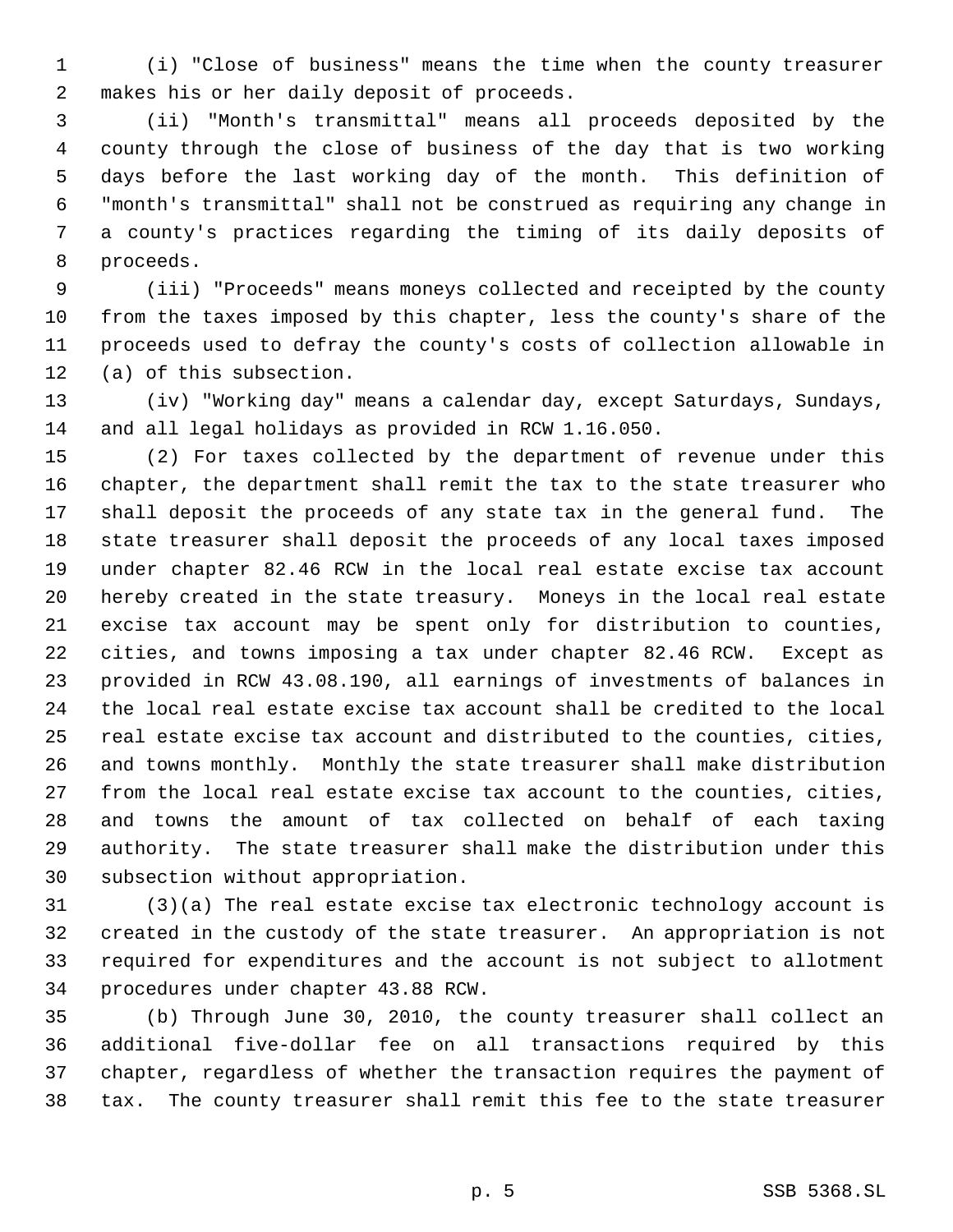at the same time the county treasurer remits funds to the state under subsection (1) of this section. The state treasurer shall place money from this fee in the real estate excise tax electronic technology account. By the twentieth day of the subsequent month, the state treasurer shall distribute to each county treasurer according to the following formula: Three-quarters of the funds available shall be equally distributed among the thirty-nine counties; and the balance shall be ratably distributed among the counties in direct proportion to their population as it relates to the total state's population based on most recent statistics by the office of financial management.

 (c) When received by the county treasurer, the funds shall be placed in a special real estate excise tax electronic technology fund held by the county treasurer to be used exclusively for the development, implementation, and maintenance of an electronic processing and reporting system for real estate excise tax affidavits. Funds may be expended to make the system compatible with the automated real estate excise tax system developed by the department and compatible with the processes used in the offices of the county assessor and county auditor. Any funds held in the account that are 20 not expended by the earlier of: July 1, 2015, or at such time that the county treasurer is utilizing an electronic processing and reporting 22 system for real estate excise tax affidavits compatible with the department and compatible with the processes used in the offices of the 24 county assessor and county assessor, revert to the ((county-capital improvements -fund -in -accordance -with -RCW -  $82.46.010$ ) special real estate and property tax administration assistance account in accordance with subsection (5)(c) of this section.

 (4) Beginning July 1, 2010, through December 31, 2013, the county treasurer shall continue to collect the additional five-dollar fee in subsection (3) of this section on all transactions required by this chapter, regardless of whether the transaction requires the payment of tax. During this period, the county treasurer shall remit this fee to the state treasurer at the same time the county treasurer remits funds 34 to the state under subsection (1) of this section. The state treasurer shall place money from this fee in the annual property revaluation grant account created in section 3 of this act.

(5)(a) The real estate and property tax administration assistance